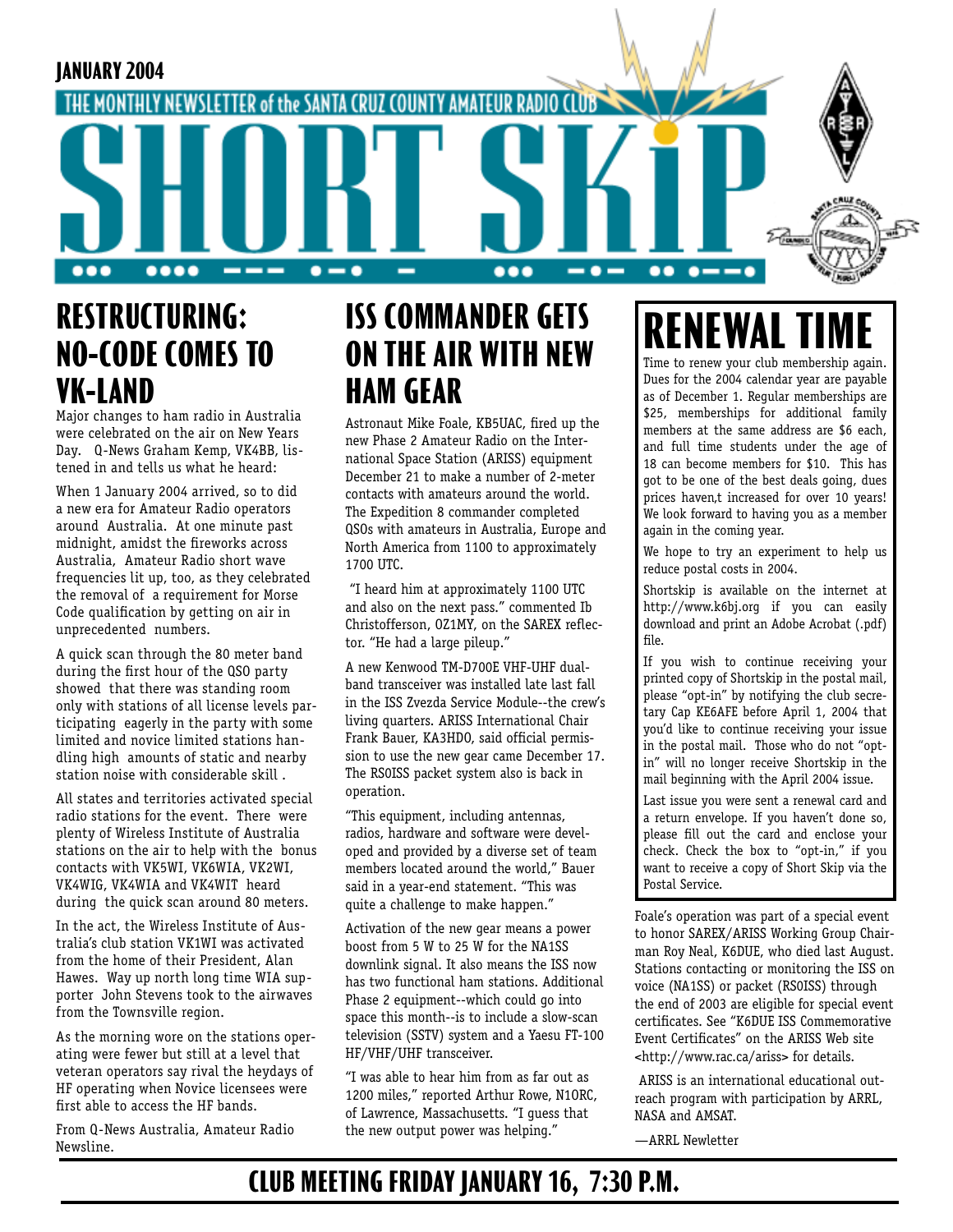



Published 12 times per year. Free to members. *Santa Cruz County Amateur Radio Club, Inc.* Post Office Box 238 Santa Cruz, CA 95061-0238

Editor and Publisher Ron Baldwin, K6EXT (831) 419-1025 K6EXT@fireclay.com Columnist: Art Lee, WF6P Writer: Ron Skelton, W6WO Distribution: Elaine Pennell, KE6FRA

### **CENTRAL CALIFORNIA HAMS RESPOND TO EARTHQUAKE**

Amateur Radio operators aided the American Red Cross after a magnitude 6.5 earthquake struck California's Central Coast region Monday, December 22. Amateurs in San Luis Obispo County provided radio links between shelters and the Red Cross San Luis Obispo Chapter office. Santa Barbara Section Manager Robert Griffin, K6YR, said the San Luis Obispo County Office of Emergency Services requested the assistance of the Amateur Radio Emergency Service (ARES)/Radio Amateur Civil Emergency Service (RACES) teams. Griffin said San Luis Obispo ARES/RACES operators helped staff the county emergency operations center and backed-up communication for the Red Cross after cell phone service proved unreliable.

"About 24 operators were involved," Griffin said. "By 10 PM Monday night, the primary American Red Cross communication resources were again reliable, and the ARES net secured." Griffin says a few operators continued communications support at the EOC.

Griffin said the American Red Cross quickly established three shelters for quake victims--one in hard-hit Paso Robles, another in Morro Bay and a third in the southern part of the county. Hams staffed shelters to maintain contact with the Red Cross chapter office. Two people died in Paso Robles, some 25 miles from the epicenter.

# **Member Profile: N6IPP**



Jim Koger is an old hand at Ham Radio and was first licensed in 1968 with a W7 call. Like many of us his interest stemmed from science classes at High School and the radio club at Washington State. His first "treasure" was a receiver built from a Lafayette Radio kit. After leaving college in 1974 Jim then moved on to aircraft avionics and business machines and a Volvo repair shop among other things. Much of his career was spent in the field of ultrasonics used in medical procedures and has a dozen US patents for his work. Jim likes antique electronics including a couple of rare gramophone loud-speakers, an HRO junior that predates WWII and about 3500 vacuum tubes some of which date back to the 1920s. I asked Jim how he became a member of SCCARC and it was the result of seeing Bruce's (AC6DN) truck—I knew those antennas were good for something, HI HI. Jim has become a key figure in the restoration of the N6IJ generator and speaks highly of a magic lubricant called AeroKroil.

Jim's rather quiet demeanor obscures his keen interest, energy and ideas. He would like to see a simulated emergency drill performed by a combination of MBARA and SCCARC members. This would demonstrate of the value of Ham Radio to local officials with special emphasis on the value of the N6IJ site and stand-alone power supplies.

## **EMERGING TECHNOLOGY: RADIO BRINGS FASTER FAST FOOD**

On the emerging technology front, fast food has gotten even faster in southern California thanks to the magic of radio. This as five McDonald's restaurants sign a deal with a communications company to allow motorists to zip through the drivethrough line without having to stop and pay cash for their food.

The trick is utilizing the same technology that permits motorists to skip stops on toll roads. A transponder will emit a signal to a receiver at the food giant that will automatically calculate the food the fee. The motorist is then billed. The process is said to cut 15 seconds off the normal 131 second-wait for delivery at the payment window. (Technology Corner)

—Amateur Radio Newsline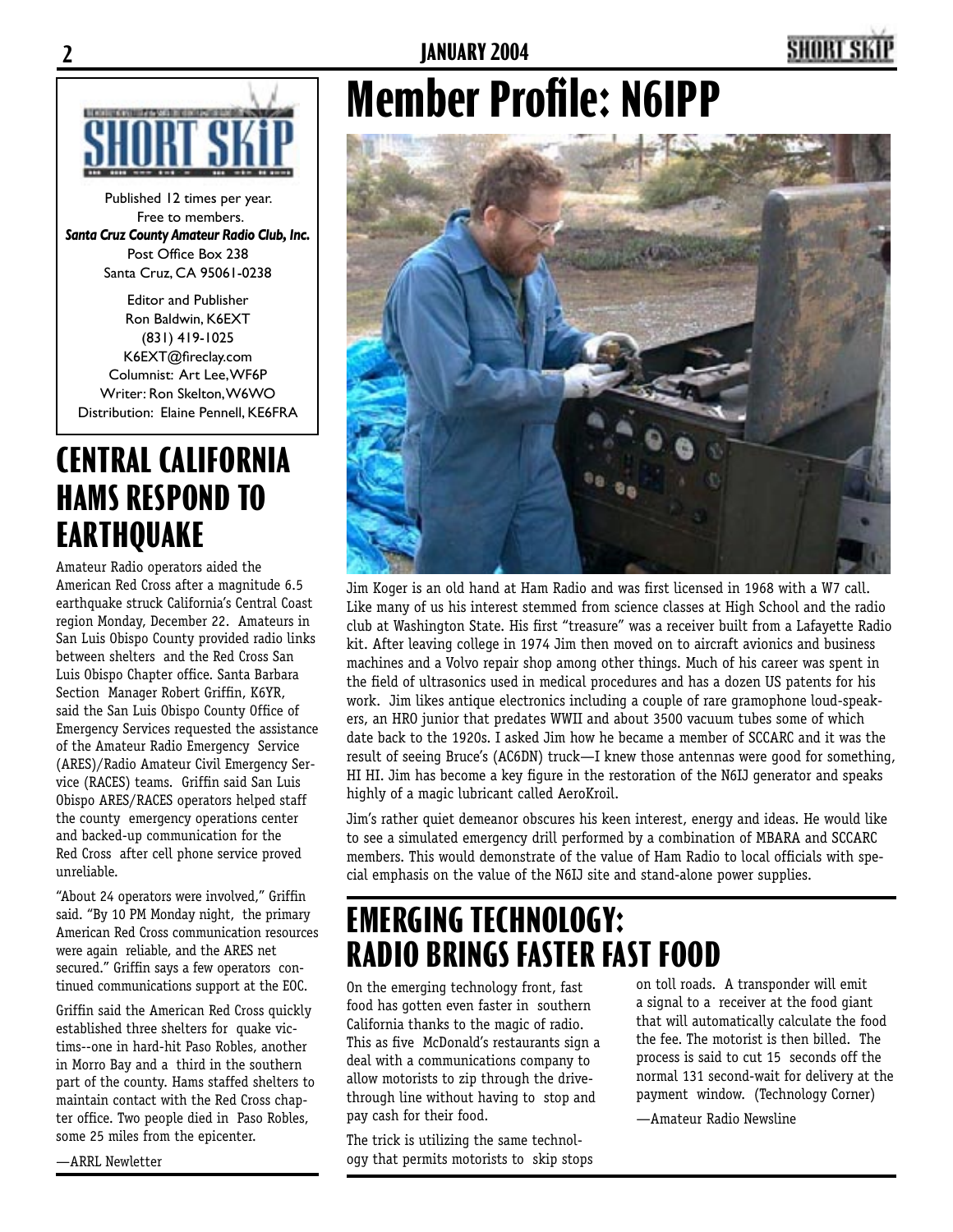## **2 JANUARY 2004 3**

# **AUSTRIAN AUTHORITIES PULL PLUG ON BPL PILOT PROJECT**

The Austrian Amateur Transmitter Federation (ÖVSV--Österreichischer Versuchssenderverband) <http:// www.oevsv.at/index.shtml> reports that a Broadband over Power Line (BPL) field test in the city of Linz has been cut short as a result of excessive radio interference. ÖVSV, Austria's International Amateur Radio Union (IARU) <http: //www.iaru.org> member-society, said in December that the Government Ministry for Commerce, Innovation and Technology closed down Linz Power Company's BPL pilot project because it was generating interference on the HF bands. Shortwave broadcaster Radio Austria's futureZone service <http://futurezone.orf.at> says the case that brought the issue to a head was a Red Cross report that emergency services radio traffic during a disaster response drill last May was the victim of massive BPL interference.

"The Commerce Ministry Order not only means the end of the Linz BPL pilot project," the Radio Austria report said, "but the end of the deployment of this technology in Austria, especially given the interference to radio communication in places of business." According to the broadcaster, measurements were said to have indicated that radiation from the BPL system exceeded permissible field strength levels by a factor of 10,000.

ÖVSV says radio amateurs in Austria have opposed deployment of all BPL experiments as neither legal nor compatible with "vital, worldwide shortwave radiocommunication." Among other problems with BPL, ÖVSV has cited its potential to disrupt emergency communications and safety-of-life services as well as military operations on HF and navigation and aeronautical communication.

Last fall, ÖVSV representatives and Linz amateurs got together with power company representatives in an effort to resolve BPL's incompatibility with HF radio operation. The meetings followed news reports of interference to emergency service communications and QRM complaints from several area hams. "Because



Our club Christmas party was great and we had a large turnout. The price was right and the food and service excellent at Marie Callender's restaurant. Club members who put it together deserve a big pat on the back. Our new club officers were installed so 2004 is off to a good start. Oh, the Grand prize, an HT, was won by a guy who really needs another HT, Jeff Liebermann, AE6KS. Atta way to go, Jeff!

Foreign broadcasts are really clobbering the 40 meter band in the mornings. They are loud and clear and override the Baja Maritime Mobile Net on 7.238 (now on 7.233) as well as others. Couple that with the decreasing sunspot cycle and you have poor conditions most of the time. I was working a New Mexico station last night and in the middle of our QSO, he faded out on me completely. He was sending nice code, too. I guess we are about one third of the way down from the peak and headed for worse conditions.

 With all the rain and swollen creeks and rivers in Santa Cruz a week or two ago, it was a wonder that we didn't lose power or have mountain-living people cut off and stranded. This seems to happen on a near annual basis. Zayante is always vulnerable and Boulder Creek as well. One of my Bonny Doon friends carried a chain saw in the trunk of her car so she

of the racket, expensive installations, such as a 20-meter monobander on a high-rise building, become totally worthless," ÖVSV said.

The utility agreed to look into the possibility of a 100-meter protective zone around each amateur's location, notch filters for amateur frequencies, network system filters and the use of 5 GHz wireless local area networks.

—ARRL Newsletter

could get home at night in the advent of a tree across the road. My folks used to live on Love Creek Road in Ben Lomond. Many times they too were stopped by a fallen tree. On several occasions they lugged their groceries up to the cabin from their then- new 1949 Hudson sedan. Fortunately, they lived only a mile from the Ben Lomond market. During the winter they were always worried about mud slides and falling trees; during the summers they were afraid of forest fires. Fifty years later, the house is still as good as new. I wasn't a ham in 1950, but they had plenty of room for antennas on their four acres. I did, however, enjoy being a Short Wave Listener (SWL) on my Hallicrafters S 20 R receiver. A 50 foot long wire brought in an ample amount of foreign broadcast stations.

Stopping me from getting my ham ticket in 1944 was the requirement for cw speed up to about 10-13 wpm. Code tapes, tape recorders or on-the-air code practice sessions from W1AW were not readily available to students in Radio Shop classes at Hayward High School. Forty years later, I worked my old shop teacher, Clarence W. Nelson (cw Nelson!) on 80 meters voice. He claimed to remember me, but a lot of students passed through his class since those WWII days. Mr. Nelson was also my Sunday school teacher, so he had me every day during the week and twice on Sunday. It was a proud moment for me when he presented me with a lapel pin for a year of perfect attendance at church. What a nice fellow he was - but a strict teacher. He became an SK in the late 1980s. He did recommend me to the Pacific Telephone and Telegraph Company for a job. They started me out as a sweeper. I was advancing up the ranks to becoming a dial phone installer when I left for the Navy.